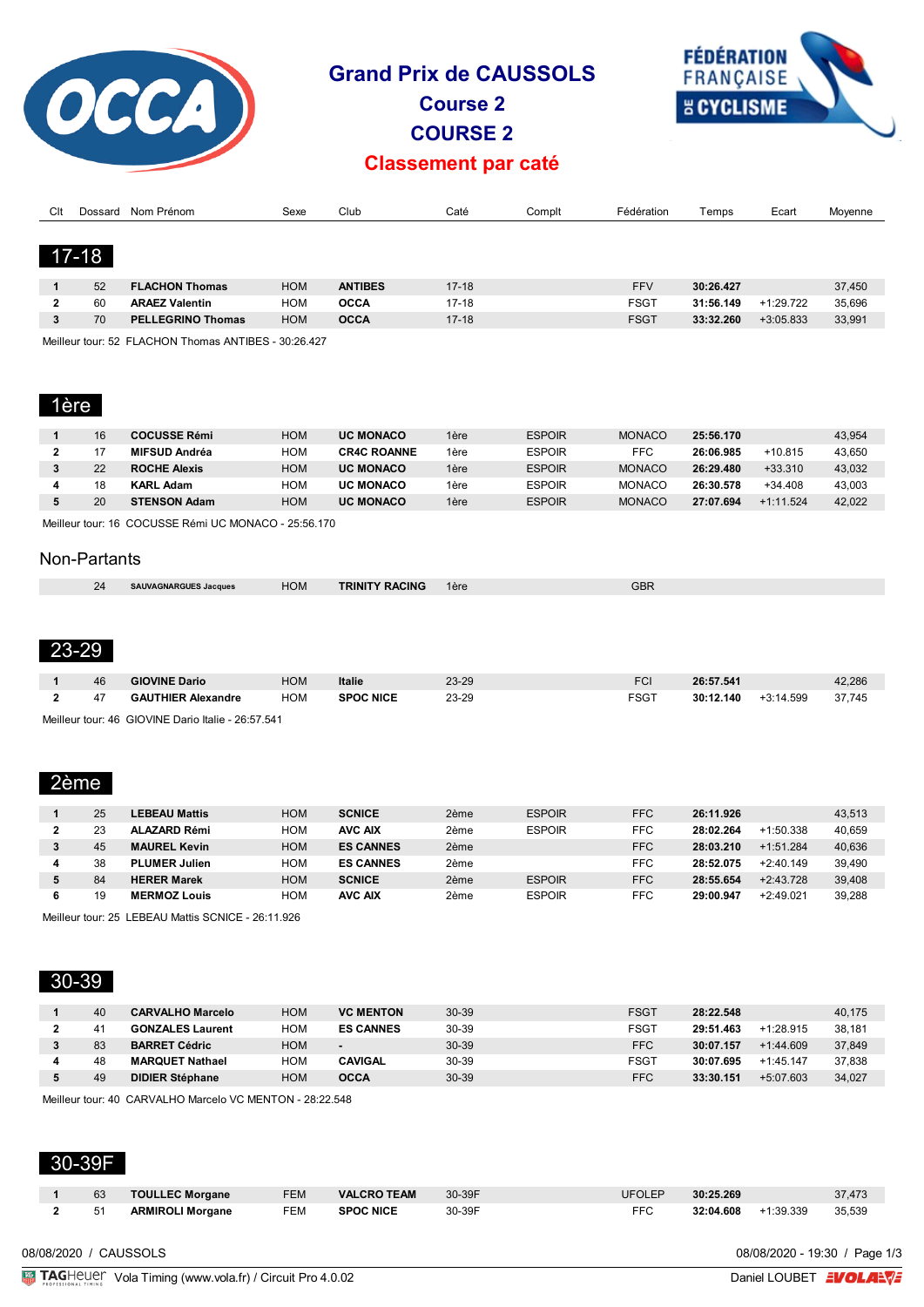

# **Grand Prix de CAUSSOLS Course 2 COURSE 2 Classement par caté**



| $\sim$<br>ᄓ |                   | Nom<br>⊦ Prénom                             | Sexe   | Club       | Caté | Complt | Fédération | emps | ∟cart | ovenne |
|-------------|-------------------|---------------------------------------------|--------|------------|------|--------|------------|------|-------|--------|
|             | Meilleur tour: 63 | <b>TOULLEC Mo</b><br>≀ VAI CRO<br>: Morgane | FFAM - | .30.25.269 |      |        |            |      |       |        |

Meilleur tour: 63 TOULLEC Morgane VALCRO TEAM - 30:25.269

# 3ème

| 42 | <b>MEZURE Tony</b>       | <b>HOM</b> | <b>VC ROCHEVILLE</b> | 3ème | <b>FFC</b> | 26:52.992 |             | 42.405 |
|----|--------------------------|------------|----------------------|------|------------|-----------|-------------|--------|
| 43 | <b>SENE Jean Ousmane</b> | <b>HOM</b> | OCCA                 | 3ème | <b>FFC</b> | 28:56.727 | $+2:03.735$ | 39.384 |
| 44 | <b>BERGER Thomas</b>     | HOM        | <b>SCNICE</b>        | 3ème | <b>FFC</b> | 29:35.478 | $+2:42.486$ | 38,524 |
|    |                          |            |                      |      |            |           |             |        |

Meilleur tour: 42 MEZURE Tony VC ROCHEVILLE - 26:52.992

### 40-49

|              | 54 | <b>LEMAITRE Thomas</b>     | <b>HOM</b> | <b>TEAM 2 FOU</b>    | 40-49 | FF TRI          | 26:45.735 |             | 42,597 |
|--------------|----|----------------------------|------------|----------------------|-------|-----------------|-----------|-------------|--------|
| $\mathbf{2}$ | 56 | <b>MORIN Christophe</b>    | HOM        | <b>CAVIGAL</b>       | 40-49 | <b>FFC</b>      | 29:33.659 | $+2:47.924$ | 38.564 |
| 3            | 57 | <b>ROUX Florian</b>        | <b>HOM</b> | <b>ES CANNES</b>     | 40-49 | <b>FSGT</b>     | 29:46.169 | $+3:00.434$ | 38.294 |
| 4            | 53 | <b>PETTINATI Alexandre</b> | HOM        | <b>CAVIGAL</b>       | 40-49 | <b>FSGT</b>     | 30:12.573 | $+3:26.838$ | 37.736 |
| 5            | 55 | <b>POURCEL Nicolas</b>     | <b>HOM</b> | <b>OMEGA CYCLES</b>  | 40-49 | NL <sub>2</sub> | 30:36.520 | $+3:50.785$ | 37,244 |
| 6            | 62 | <b>MAUGER Mathieu</b>      | HOM        | <b>IBM NICE TRI</b>  | 40-49 | FF TRI          | 33:51.635 | $+7:05.900$ | 33.667 |
|              | 61 | <b>LONGO Francesco</b>     | <b>HOM</b> | OCC COSTEBELLE 40-49 |       | <b>FFC</b>      | 34:17.338 | $+7:31.603$ | 33,246 |
| 8            | 58 | <b>BERAUDIER Vincent</b>   | HOM        | <b>IBM NICE TRI</b>  | 40-49 | FF TRI          | 34:56.066 | $+8:10.331$ | 32.632 |

Meilleur tour: 54 LEMAITRE Thomas TEAM 2 FOU - 26:45.735

#### Non-Partants

|  | 59 | CIANERL<br>ranck<br>- 11<br>the contract of the contract of the contract of the contract of the contract of the contract of the contract of | HOM | <b>INNF</b><br>$\mathbf{v}$<br>$\mathbf{M}$<br>and the contract of the contract of the contract of the contract of the contract of the contract of the contract of | 10<br>$\Lambda$ $\Omega$<br>4U-4 | OLE<br>IJF |  |
|--|----|---------------------------------------------------------------------------------------------------------------------------------------------|-----|--------------------------------------------------------------------------------------------------------------------------------------------------------------------|----------------------------------|------------|--|
|--|----|---------------------------------------------------------------------------------------------------------------------------------------------|-----|--------------------------------------------------------------------------------------------------------------------------------------------------------------------|----------------------------------|------------|--|

## 50-59

|   | 64 | <b>VALENTI Jean Philippe</b> | <b>HOM</b> | <b>VC ROCHEVILLE</b> | 50-59 | <b>FFC</b> | 28:30.943 |             | 39,977 |
|---|----|------------------------------|------------|----------------------|-------|------------|-----------|-------------|--------|
|   | 68 | <b>CHARRE Martial</b>        | HOM        | OCC COSTEBELLE 50-59 |       | FFC        | 29:38.849 | $+1:07.906$ | 38.451 |
|   | 65 | <b>LAJARA Fabrice</b>        | <b>HOM</b> | <b>CAVIGAL</b>       | 50-59 | <b>FFC</b> | 29:53.737 | $+1:22.794$ | 38,132 |
|   | 67 | <b>VERNOCCHI Patrice</b>     | HOM        | <b>OCCA</b>          | 50-59 | FFC        | 32:56.013 | +4:25.070   | 34.615 |
|   |    | <b>BARDOS Yves</b>           | <b>HOM</b> | <b>UC MONACO</b>     | 50-59 | <b>FCM</b> | 33:27.711 | $+4:56.768$ | 34,068 |
| 6 | 69 | <b>ANTUNES Georges</b>       | HOM        | <b>US PEGOMAS</b>    | 50-59 | FFC        | 34:48.850 | $+6:17.907$ | 32.745 |

Meilleur tour: 64 VALENTI Jean Philippe VC ROCHEVILLE - 28:30.943

## 60-69

|   | 73 | <b>CIPRELLI Patrice</b>   | <b>HOM</b> | <b>RO SANARY</b>    | 60-69 | <b>FFC</b>    | 32:15.483 |              | 35,340 |
|---|----|---------------------------|------------|---------------------|-------|---------------|-----------|--------------|--------|
| 2 | 75 | <b>MARTINEZ Philippe</b>  | <b>HOM</b> | <b>OCCA</b>         | 60-69 | <b>FFC</b>    | 32:16.415 | $+0.932$     | 35,323 |
| 3 | 85 | <b>ADENIS Didier</b>      | <b>HOM</b> | <b>RO BRIGNOLS</b>  | 60-69 | <b>FFC</b>    | 33:27.670 | $+1:12.187$  | 34,069 |
| 4 | 78 | <b>TOSELLO Alain</b>      | <b>HOM</b> | <b>OCCA</b>         | 60-69 | <b>FSGT</b>   | 34:37.272 | $+2:21.789$  | 32,927 |
| 5 | 80 | <b>FOULOUNOUX Thierry</b> | <b>HOM</b> | $\blacksquare$      | 60-69 | <b>NL</b>     | 35:07.481 | $+2:51.998$  | 32,455 |
| 6 | 76 | <b>ANDREATTA Michel</b>   | <b>HOM</b> | <b>VC BIOT</b>      | 60-69 | <b>FFC</b>    | 35:12.880 | $+2:57.397$  | 32,372 |
|   | 77 | <b>TISSERAND Pascal</b>   | <b>HOM</b> | $\blacksquare$      | 60-69 | <b>FSGT</b>   | 35:30.144 | $+3:14.661$  | 32,110 |
| 8 | 74 | <b>CAMARINA Albert</b>    | <b>HOM</b> | <b>ACV VALBONNE</b> | 60-69 | <b>UFOLEP</b> | 37:23.211 | $+5:07.728$  | 30,492 |
| 9 | 72 | <b>LECOEUVRE JF</b>       | <b>HOM</b> | <b>VS HYERES</b>    | 60-69 | <b>FFC</b>    | 42:17.352 | $+10:01.869$ | 26,957 |
|   |    |                           |            |                     |       |               |           |              |        |

Meilleur tour: 73 CIPRELLI Patrice RO SANARY - 32:15.483

## 60-69F

| 08/08/2020 / CAUSSOLS<br>08/08/2020 - 19:30 / Page 2/3 |
|--------------------------------------------------------|
|--------------------------------------------------------|